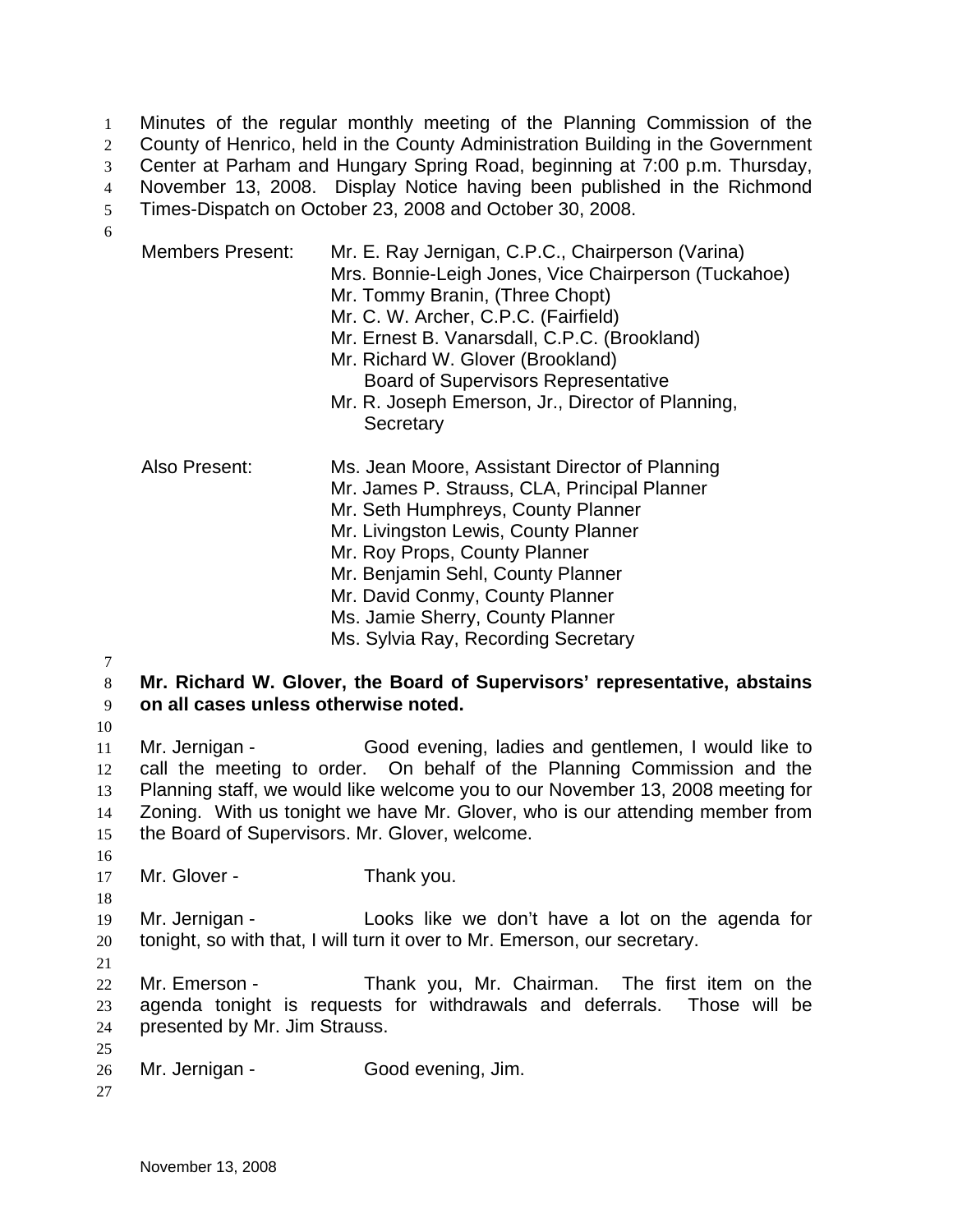28 Mr. Strauss - Good evening. Thank you.

30 Mr. Vanarsdall - Good evening, Mr. Strauss.

32 33 34 35 36 37 38 39 Mr. Strauss - Good evening. The first item is a withdrawal. It's in the Varina District, and on page 2 of your agenda. It's case C-51C-07, WWLP Development, LLC. The site is located on the west line of Strath Road approximately 580 feet north of Lammrich Road. This is a request to conditionally rezone from A-1 Agricultural District to R-5AC General Residence District (Conditional). A zero lot line development with a maximum of 176 lots was proposed. The applicant has withdrawn this case, so no action is needed by the Commission this evening.

40

29

31

## 41 *(Withdrawn)*

## 42 *Deferred from the June 12, 2008 Meeting*

43 44 45 46 47 48 49 50 51 52 **C-51C-07 Alvin S. Mistr, Jr. for WWLP Development, LLC**: Request to conditionally rezone from A-1 Agricultural District to R-5AC General Residence District (Conditional), Parcel 815-691-3804, containing 73.609 acres, located on the west line of Strath Road approximately 580 feet north of Lammrich Road. The applicant proposes a zero-lot line development with a maximum of one hundred seventy-six (176) lots. The R-5A District allows a minimum lot size of 5,625 square feet and a maximum gross density of 6 units per acre. The use will be controlled by zoning ordinance regulations and proffered conditions. The Land Use Plan recommends Suburban Residential 1, 1.0 to 2.4 units net density per acre. The site is in the Airport Safety Overlay District

53

54 Mr. Jernigan - **Okay.** 

55

56 57 58 59 60 61 62 Mr. Strauss - The first deferral is in the Three Chopt District. It's on page 1 of your agenda. It's case C-8C-05, Fidelity Properties, Limited. The site is located on the west line of Sadler Road approximately 290 feet south of Wonder Lane. This is a request to conditionally rezone from A-1 Agricultural District to RTHC Townhouse District. The townhouse development is not to exceed six units per acre as proposed. The deferral is requested to the April 9, 2009 meeting.

63

## 64 *Deferred from the May 15, 2008 Meeting*

65 66 67 68 69 70 71 72 **C-8C-05 G. Edmond Massie, IV for Fidelity Properties, Ltd**.: Request to conditionally rezone from A-1 Agricultural District to RTHC Residential Townhouse District (Conditional), Parcel 746-764-5580, containing approximately 4.54 acres, located on the west line of Sadler Road approximately 290 feet south of Wonder Lane. The applicant proposes a residential townhouse development (to be considered with C-19C-06) not to exceed six (6) dwelling units per acre. The RTH District allows a maximum gross density of 9 units per acre. The proposed use will be controlled by zoning ordinance regulations and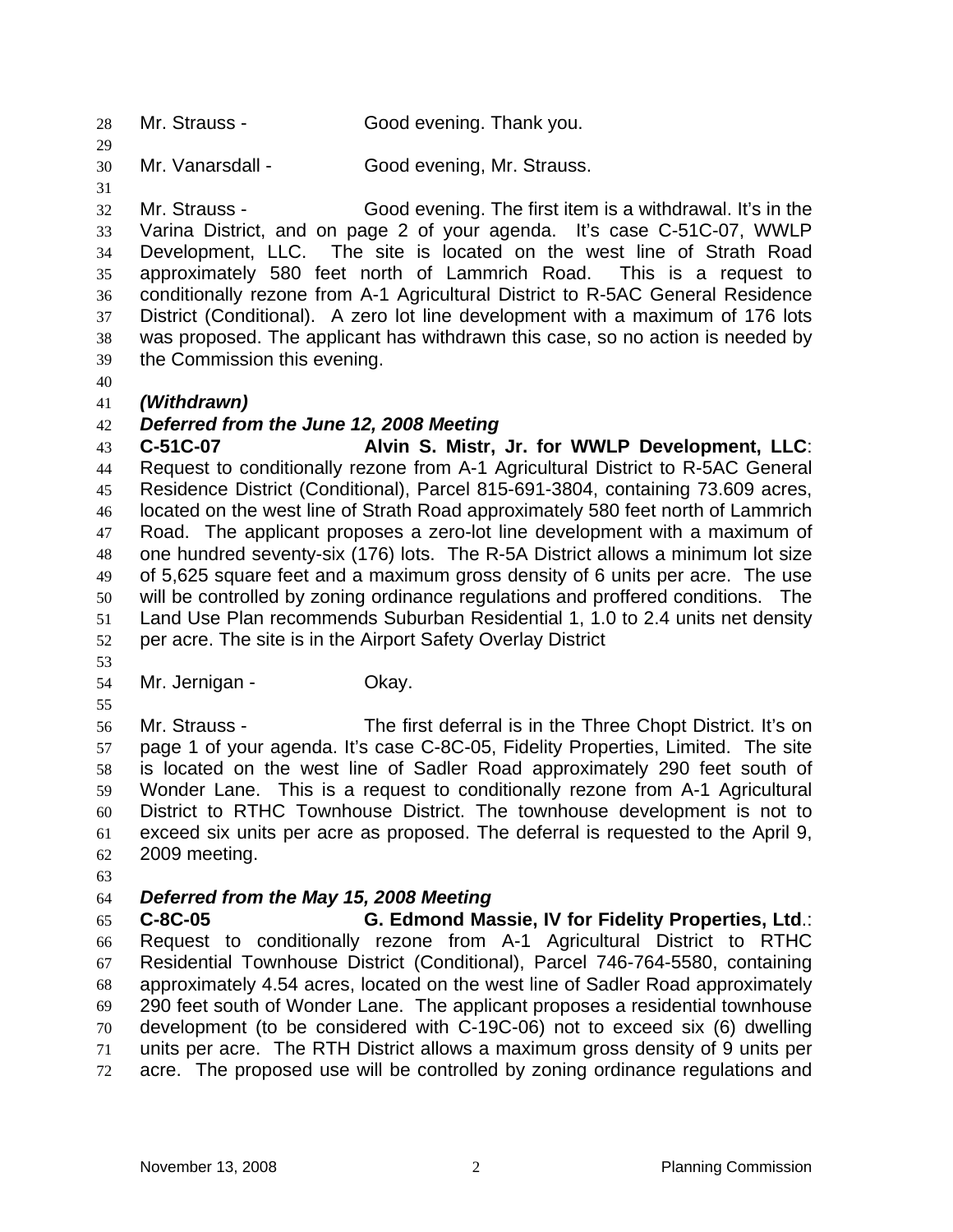proffered conditions. The Land Use Plan recommends Suburban Residential 1, 1.0 to 2.4 units net density per acre. 73 74 75 76 77 78 79 80 81 82 83 84 85 86 87 88 89 90 91 92 93 94 95 96 97 98 99 100 101 102 103 104 105 106 107 108 109 110 111 112 113 114 115 116 117 118 Mr. Jernigan - The Is there any opposition to deferral of case C-8C-05, G. Edmond Massie, IV for Fidelity Properties, Ltd.? There is no opposition. Mr. Branin - Mr. Chairman, I'd like to move for deferral of C-8C-05, G. Edmond Massie, IV for Fidelity Properties, Ltd., to the April 9, 2009 meeting, per the applicant's request. Mrs. Jones - Second. Mr. Jernigan - Motion by Mr. Branin, seconded by Mrs. Jones. All in favor say aye. All opposed say no. The ayes have it; the motion passes. At the request of the applicant, the Planning Commission deferred C-8C-05, G. Edmond Massie, IV for Fidelity Properties, Ltd to its meeting of April 9, 2009. Mr. Strauss - The next request for deferral is on page 1 of your agenda. It's case C-19C-06, Fidelity Properties, Limited. The site is located between the east line of Glasgow Road and the west line of Sadler Road, approximately 600 feet north of Ireland Lane. The request is to conditionally rezone from A-1 Agricultural District to the RTHC Residential Townhouse District. A residential townhouse development not to exceed six dwelling units per acre was proposed. The applicant has requested deferral to the April 9, 2009 meeting. *Deferred from the May 15, 2008 Meeting*  **C-19C-06 G. Edmond Massie, IV for Fidelity Properties, Ltd**.: Request to conditionally rezone from A-1 Agricultural District to RTHC Residential Townhouse District (Conditional), Parcels 746-763-2482, 746-763- 2896, 746-763-1769, and 746-764-3818 containing 10.79 acres, located between the east line of Glasgow Road and the west line of Sadler Road, approximately 600 feet north of Ireland Lane. The applicant proposes a residential townhouse development not to exceed six (6) dwelling units per acre. The RTH District allows a maximum gross density of 9 units per acre. The proposed use will be controlled by zoning ordinance regulations and proffered conditions. The Land Use Plan recommends Suburban Residential 1, 1.0 to 2.4 units net density per acre. Mr. Jernigan - The Is there any opposition to the deferral of case C-19C-06, G. Edmond Massie, IV for Fidelity Properties, Ltd.? There is no opposition. Mr. Branin - Mr. Chairman, I'd like to move that C-19C-06, G. Edmond Massie, IV for Fidelity Properties, Ltd., be deferred to the April 9, 2009 meeting, per the applicant's request as well.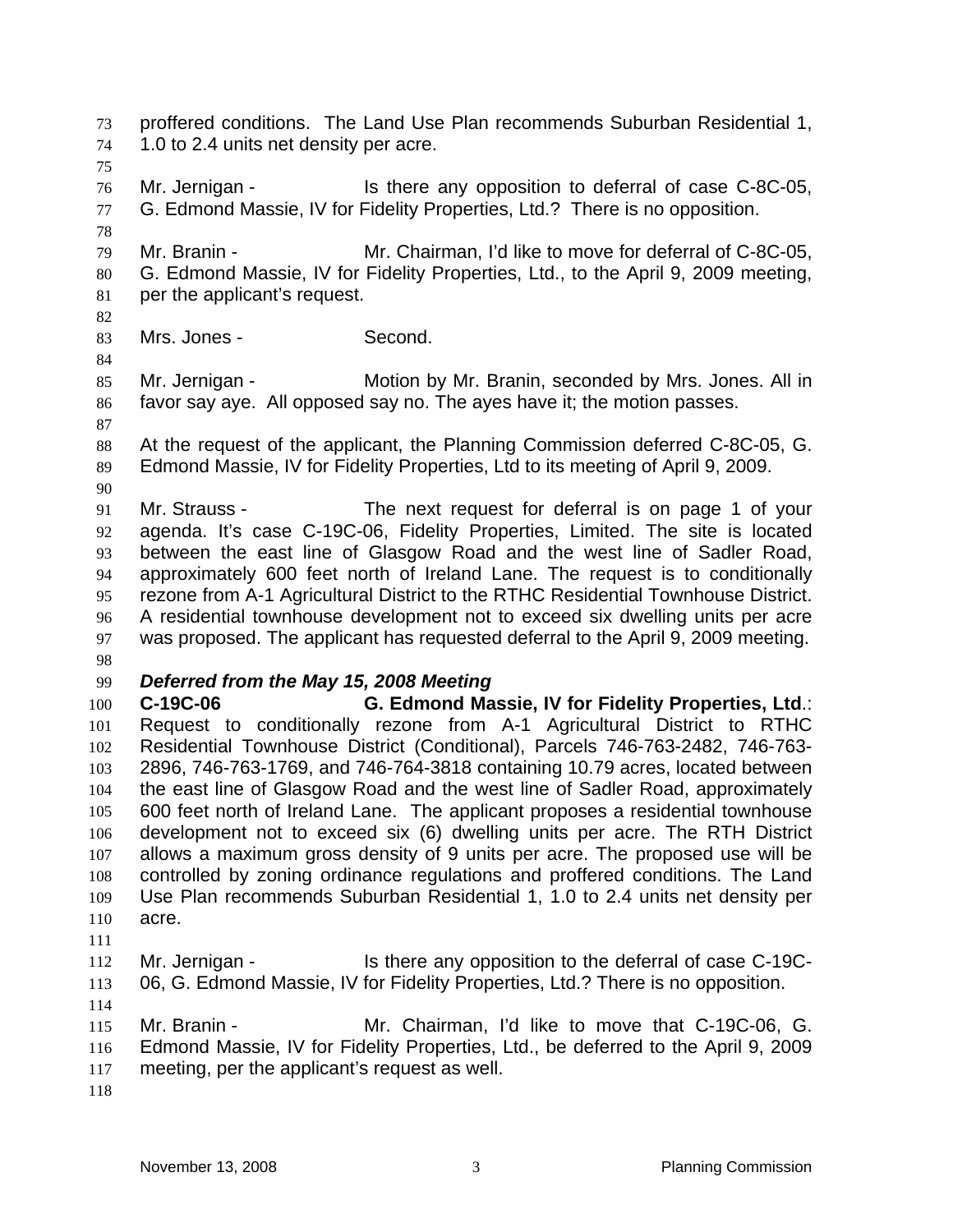119 Mr. Vanarsdall - Second.

121 122 Mr. Jernigan - Motion Mr. Branin, seconded by Mr. Vanarsdall. All in favor say aye. All opposed say no. The ayes have it; the motion passes.

123

120

124 125 At the request of the applicant, the Planning Commission deferred C-19C-06, G. Edmond Massie, IV for Fidelity Properties, Ltd., to its meeting on April 9, 2009.

126

127 128 129 130 131 132 133 Mr. Strauss - The next request for deferral is also in the Three Chopt District. It's on page 1 of your agenda, and is case C-20C-08, Patrick J. Sanderson. The site is located at the northeast intersection of Pouncey Tract Road (State Route 271) and Twin Hickory Lake Drive. The request is to conditionally rezone from A-1 Agricultural District to O-2C Office District (Conditional). An office condominium park and bank are proposed. The applicant has requested deferral to the December 11, 2008 meeting.

134

#### 135 *Deferred from the October 9, 2008 Meeting*

136 137 138 139 140 141 142 143 144 145 **C-20C-08 Andrew M. Condlin for Patrick J. Sanderson**: Request to conditionally rezone from A-1 Agricultural District to O-2C Office District (Conditional), Parcels 740-766-3730, 740-766-2619, 740-766-6112, 740-765- 3690, 739-766-9601 and 739-766-9016, containing 10.950 acres, located at the northeast intersection of Pouncey Tract Road (State Route 271) and Twin Hickory Lake Drive. The applicant proposes an office condominium park and bank. The uses will be controlled by proffered conditions and zoning ordinance regulations. The Land Use Plan recommends Office, Urban Residential, 3.4 to 6.8 units net density per acre, and Environmental Protection Area. The site is in the West Broad Street Overlay District.

146

149

147 148 Mr. Jernigan - The Is there any opposition to deferral of case C-20C-08, Andrew M. Condlin for Patrick J. Sanderson? There is no opposition.

150 151 152 Mr. Branin - The light of the to move for deferral of C-20C-08, Andrew M. Condlin for Patrick J. Sanderson, to the December 11, 2008 meeting, per the applicant's request.

153 154

Mrs. Jones - Second.

155

156 157 Mr. Jernigan - Motion by Mr. Branin, seconded by Mrs. Jones. All in favor say aye. All opposed say no. The ayes have it; the motion passes.

158

162

159 160 161 At the request of the applicant, the Planning Commission deferred C-20C-08, Andrew M. Condlin for Patrick J. Sanderson, to its meeting on December 11, 2008.

163 164 Mr. Strauss - **Our last case for deferral tonight is in the Varina** District, and is on page 2 of your agenda. This is case P-7-08, Diamond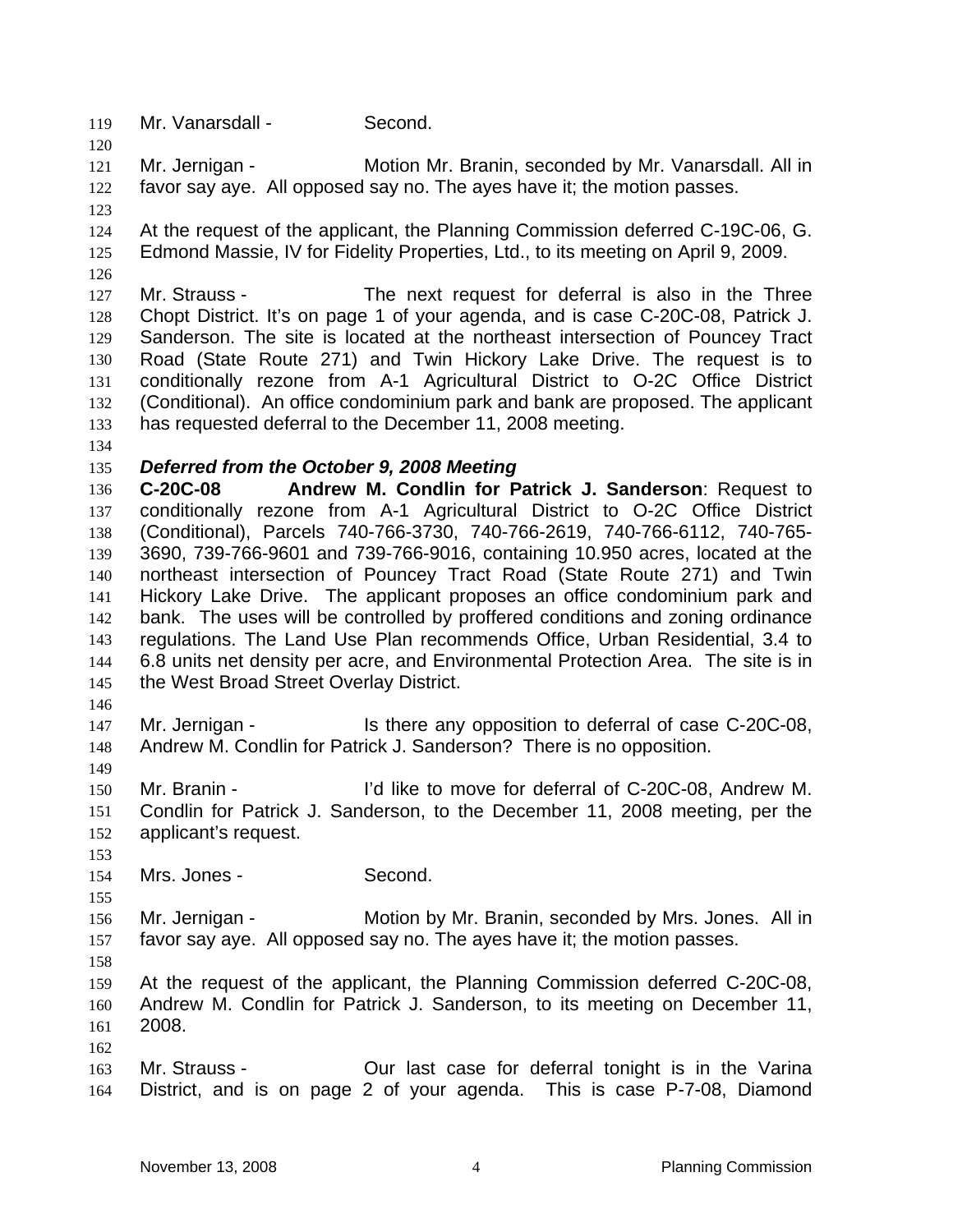Communications, LLC. The site is located on the north line of Midview Road approximately 1,075 feet east of New Market Road (State Route 5). The request is for a Provisional Use Permit in order to construct a 134-foot high monopole telecommunications tower and related equipment. The applicant has requested a deferral to the December 11, 2008 meeting. 165 166 167 168 169

170

# 171 *Deferred from the October 9, 2008 Meeting*

172 173 174 175 176 177 178 179 **P-7-08 Gregory S. Tully for Diamond Communications, LLC**: Request for a Provisional Use Permit under Sections 24-95(a)(3), 24-120 and 24-122.1 of Chapter 24 of the County Code in order to construct a 134' high monopole telecommunications tower and related equipment, on part of Parcel 804-702-0772, located on the north line of Midview Road approximately 1,075 feet east of New Market Road (State Route 5). The existing zoning is R-3 One-Family Residence District. The Land Use Plan recommends Suburban Residential 1, 1.0 to 2.4 units net density per acre.

180

181 182 183 184 Mr. Jernigan - The Is there any opposition to deferral of case P-7-08, Gregory S. Tully for Diamond Communications, LLC? There is no opposition. With that, I will move for deferral of case P-7-08, Gregory S. Tully for Diamond Communications, LLC, to December 11, 2008, by request of the applicant.

185

187

186 Mr. Archer - Second.

188 189 Mr. Jernigan - Motion by Mr. Jernigan, seconded by Mr. Archer. All in favor say aye. All opposed say no. The ayes have it; the motion passes.

190

191 192 193 At the request of the applicant, the Planning Commission deferred P-7-08, Gregory S. Tully for Diamond Communications, LLC, to its meeting on December 11, 2008.

194

195 196 197 Mr. Emerson - The Mr. Chairman, that brings us to the next item on your agenda, which are requests for expedited items, of which you have three tonight. Those will be presented by Mr. Strauss.

198

206

199 200 201 202 203 204 205 Mr. Strauss - The first expedited case tonight is in the Brookland District, and is on page 2 of your agenda. It is case C-34C-08, CP 1203 North Boulevard, LLC. The site is located on the north line of West Broad Street (U.S. Route 250), approximately 918 feet west of its intersection with Tuckernuck Drive. This is a request to amend proffered condition accepted with rezoning case C-62C-86. An amendment to Proffer 10 pertaining to permitted exterior building materials is proposed.

207 208 209 210 **C-34C-08 James W. Theobald for CP 1203 North Boulevard, LLC:** Request to amend proffered conditions accepted with Rezoning Case C-62C-86, on part of Parcel 757-757-2929, located on the north line of W. Broad Street (U. S. Route 250) approximately 918 feet west of its intersection with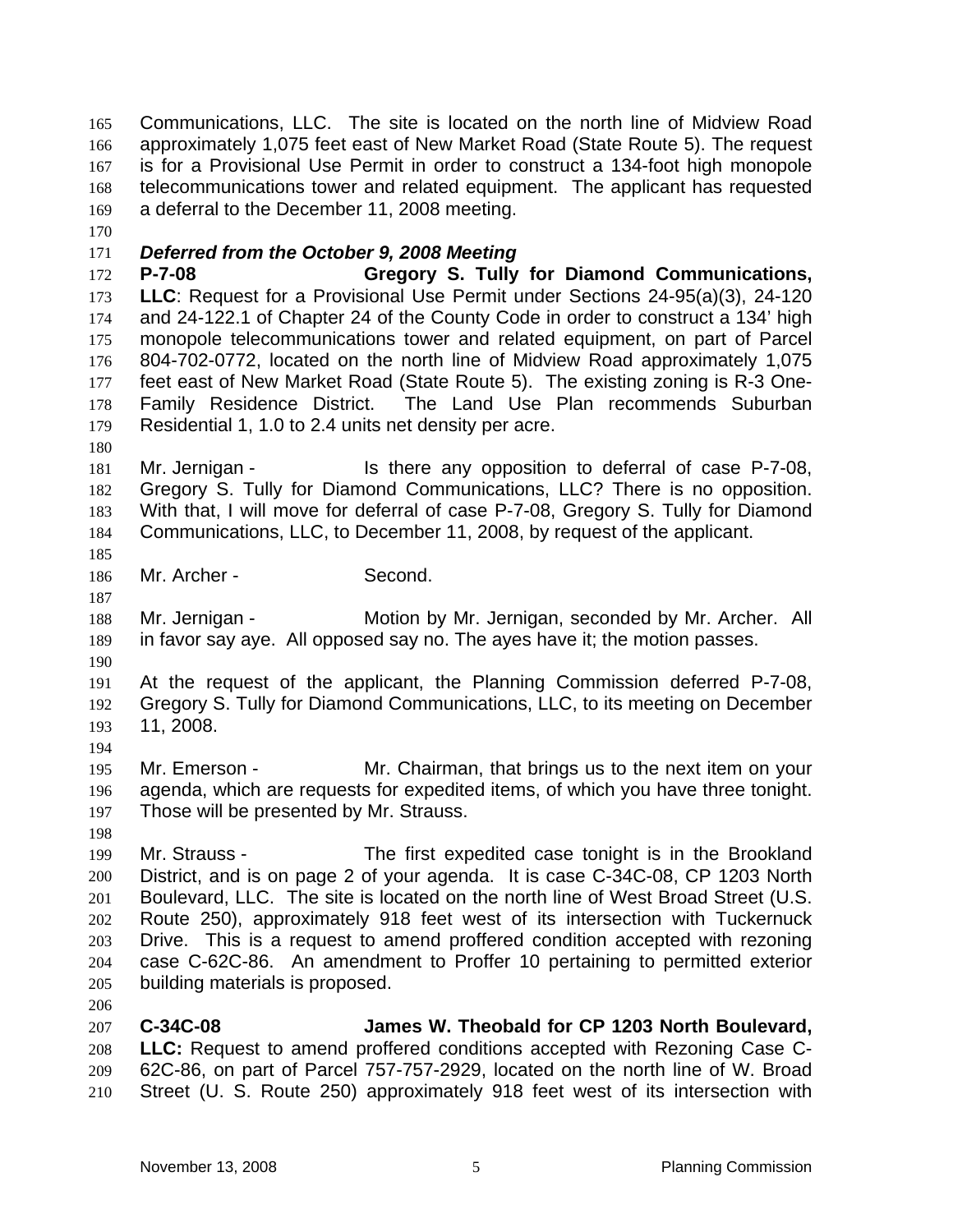Tuckernuck Drive. The applicant proposes to amend Proffer 10 pertaining to permitted exterior building materials. The existing zoning is B-3C Business District (Conditional). The Land Use Plan recommends Commercial Concentration. 211 212 213 214 215 216 217 218 219 220 221 222 223 224 225 226 227 228 229 230 231 232 233 234 235 236 237 238 239 240 241 242 243 244 245 246 247 248 249 250 251 252 253 254 255 256 Mr. Jernigan - Is there any opposition to case C-34C-08, James W. Theobald for CP 1203 North Boulevard, LLC? Mr. Glover - Mr. Chairman? I don't usually get involved in zoning cases at this level. I just would like to know what they're going to do. I know Proffer #10 is what they want to change, but what is it going to look like when they finish with what they want to do here? Mr. Strauss - We have elevations and materials which they've proffered with a proffer amendment. The building looks like this. The previous elevation—I'm sorry, it looked like this (refers to the slide). The previous case that was approved had specific brick types and a color approved. They'd like to change the material to include glass, EIFS, and a different brick type exterior finish to match this elevation. Mr. Vanarsdall - Also, Mr. Glover, they wanted the plywood to be stained. Mr. Glover - Who's representing this case? I just—No, no, no. Who's representing Carpool? Mr. Strauss - Mr. Theobald. Mr. Glover - Well, that's okay, he doesn't need to get up. I don't want to talk to him. Between now and the Board meeting, though, we'll talk. Mr. Strauss - Very good, sir. Mr. Glover - Cher than that, you can continue on. I just wanted to get an idea. Mr. Strauss - The Mare we ready for a motion, then? Mr. Vanarsdall - Now, Mr. Chairman? Mr. Jernigan - Yes, Mr. Vanarsdall. Mr. Vanarsdall - I recommend C-34C-08, James W. Theobald for CP 1203 North Boulevard, LLC to the Board of Supervisors for approval. Mr. Archer - Second.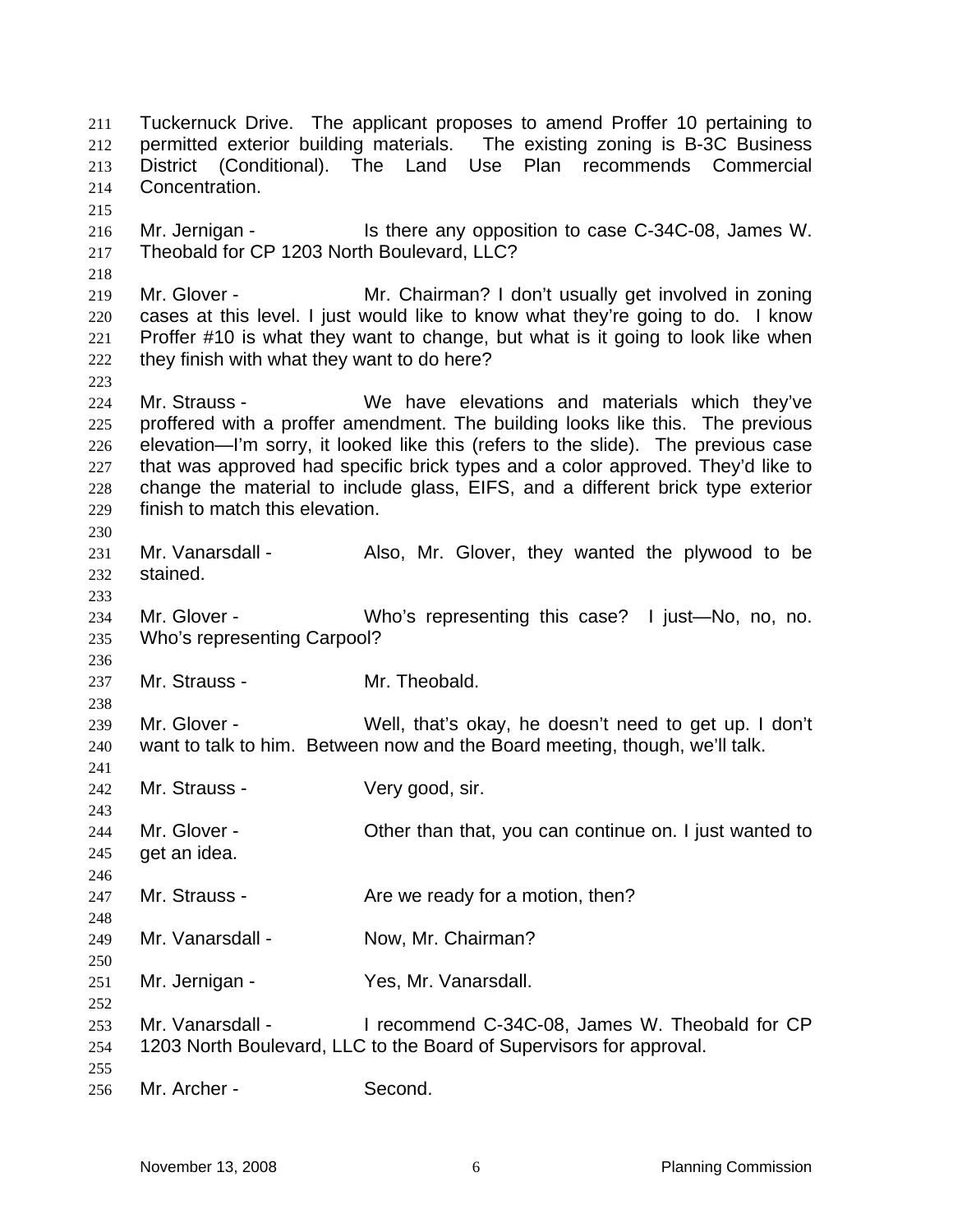257 258 259 260 261 262 Mr. Jernigan - **Motion by Mr. Vanarsdall, seconded by Mr. Archer.** All in favor say aye. All opposed say no. The ayes have it; the motion passes. **REASON: Acting on a motion by Mr. Vanarsdall, seconded by REASON:** Mr. Archer, the Planning Commission voted 5-0 (one abstention) to recommend the Board of Supervisors **grant** the request because the changes do not reduce the original intended purpose of the proffers and the proffers continue to assure quality form of development. 263 264 265 266 267 268 269 270 271 272 273 274 275 276 277 278 279 280 281 282 283 284 285 286 287 288 289 290 291 292 293 294 295 296 297 298 Mr. Strauss - The next case on the expedited agenda is on page 2 of your agenda, and is case C-35-08, Dominion Land & Development Partnership. The site is located approximately 965 feet west of the intersection of Francistown and Castle Point Roads. This is a request to rezone from R-5AC General Residence District (Conditional) to C-1 Conservation District. A conservation area is proposed. This would be in compliance with the previous rezoning case. **C-35-08 Timothy L. Rohrmoser for Dominion Land & Development Partnership**: Request to rezone from R-5AC General Residence District (Conditional) to C-1 Conservation District part of Parcels 758-767-5934, 758-767-6757, 758-767-7167, and 758-767-8534, containing approximately 6.20 acres, located approximately 965 feet west of the intersection of Francistown and Castle Point Roads. The applicant proposes a conservation area. The Land Use Plan recommends Environmental Protection Area and Suburban Residential 1, 1.0 to 2.4 units net density per acre. Mr. Jernigan - Is there any opposition case C-35-08, Timothy L. Rohrmoser for Dominion Land & Development Partnership? There is no opposition. Mr. Vanarsdall - I move C-35-08, Timothy L. Rohrmoser for Dominion Land & Development Partnership, be recommended to the Board of Supervisors for approval. Mrs. Jones - Second. Mr. Jernigan - Motion by Mr. Vanarsdall, seconded by Mrs. Jones. All in favor say aye. All opposed say no. The ayes have it; the motion passes. **REASON:** Acting on a motion by Mr. Vanarsdall, seconded by Mrs. Jones, the Planning Commission voted 5-0 (one abstention) to recommend the Board of Supervisors **grant** the request because it conforms to the recommendations and objectives of the County's Land Use Plan. 299 300 301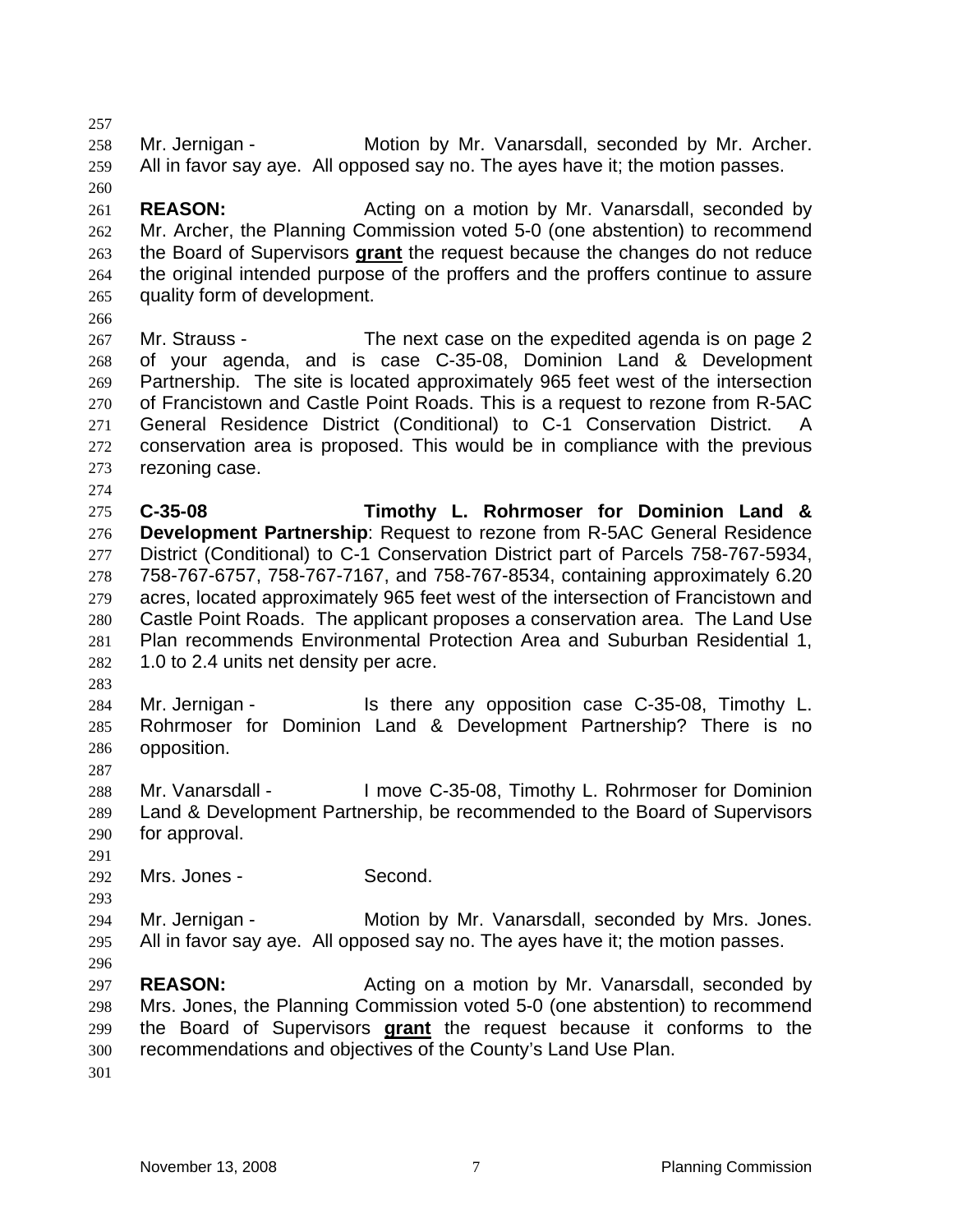Mr. Strauss - The next case on the expedited agenda is in the Fairfield District, and is on page 3 of your agenda. It is case C-36-08, Brook Run Somerset, LLC. The site is located approximately 1,100 feet west of Brook Road (U.S. Route 1), approximately 1,600 feet south of its intersection with Hilliard Road (State Route 161). This is a request to rezone from R-5C General Residence District (Conditional) to the C-1 Conservation District. A conservation area is proposed. 302 303 304 305 306 307 308

310 311 312 313 314 315 316 **C-36-08 Guy Blundon for Brook Run Somerset LLC**: Request to rezone from R-5C General Residence District (Conditional) to C-1 Conservation District, part of Parcel 784-748-0982, containing approximately .01 acres, located approximately 1,100 feet west of Brook Road (U. S. Route 1) approximately 1,600 feet south of its intersection with Hilliard Road (State Route 161). The applicant proposes a conservation area. The Land Use Plan recommends Commercial Concentration. The site is in the Enterprise Zone.

318 319 Mr. Jernigan - The Is there any opposition to case C-36-08, Guy Blundon for Brook Run Somerset LLC? There is no opposition, Mr. Archer.

321 322 323 Mr. Archer - All right, Mr. Chairman. I move that the .01 acres known as C-36-08, Guy Blundon for Brook Run Somerset LLC, be recommended to the Board of Supervisors for approval.

325 Mr. Vanarsdall - Second.

327 328 329 Mr. Jernigan - Motion by Mr. Archer, seconded by Mr. Vanarsdall. All in favor say aye. All opposed say no. The ayes have it; the motion passes.

330 331 **REASON: Acting on a motion by Mr. Archer, seconded by Mr.** Vanarsdall, the Planning Commission voted 5-0 (one abstention) to recommend the Board of Supervisors **grant** the request because it is appropriate zoning for the environmentally sensitive area and it conforms with the objectives of the County's Land Use Plan. 332 333 334

335

338

309

317

320

324

326

336 337 Mr. Emerson - Mr. Chairman, that brings us to the one item left on the agenda for public hearing tonight, and that is P-18-08.

339 340 341 342 343 344 345 346 347 **P-18-08 Stephen R. Romine for Cellco Partnership (Verizon Wireless)**: Request for a Provisional Use Permit under Sections 24- 95(a)(3), 24-120 and 24-122.1 of Chapter 24 of the County Code in order to construct a 199' high monopole telecommunications tower and related equipment on part of Parcel 821-730-7989, located approximately 1,500 feet north of the northern terminus of Forest Avenue. The existing zoning is A-1 Agricultural District. The Land Use Plan recommends Suburban Residential 1, 1.0 to 2.4 units net density per acre. The site is in the Airport Safety Overlay District.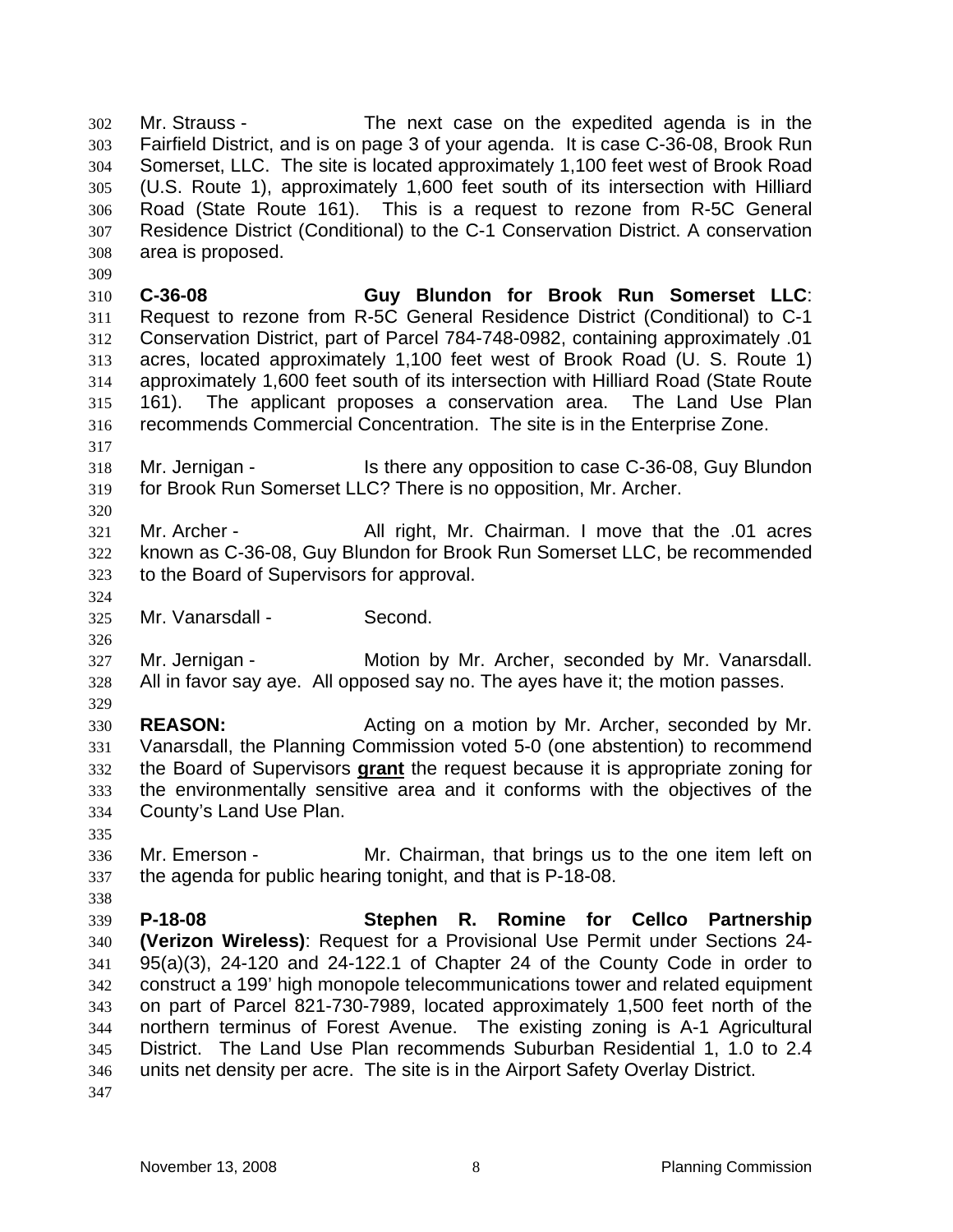Mr. Jernigan - The Is there any opposition to case P-18-08, Stephen R. Romine for Cellco Partnership (Verizon Wireless)? There is no opposition. Good evening. 348 349 350 351 352 353 354 355 356 357 358 359 360 361 362 363 364 365 366 367 368 369 370 371 372 373 374 375 376 377 378 379 380 381 382 383 384 385 386 387 388 389 390 391 392 393 Mr. Conmy - Good evening, Mr. Chairman. This is a request to construct a wireless telecommunications tower up to 199 feet in height, and install related ground equipment at the base. The subject site is zoned A-1 Agricultural District, C-1 Conservation District, R-2A One-Family Residence District, and R-3 One-Family Residence District. The Chickahominy River is located to the north, the Beechwood Park and Robin Park subdivisions are to the south, and the Highland Springs Golf Course is to the east. The subject property is designated SR-1, Suburban Residential-1, and EPA, Environmental Protection Area in the 2010 Land Use Plan. The site is also located within the Airport Safety Overlay District. The applicant originally requested approval for a tower up to 150 feet in height; however, due to the remote location of the tower and the opportunity for more colocators, staff encouraged the applicant to revise their application for a tower up to 199 feet, as shown by this elevation. The ground equipment would be located at the base of the tower in a 9,600-square-foot lease area surrounded by a seven-foot chain link fence. In this location, a 199-foot tower would meet all required setbacks from residentially-zoned property and dwellings. The applicant's balloon float and resulting photo simulations demonstrate the structure would be visible from Forest Avenue and, to varying degrees, from some nearby properties; however, because of mature tree cover and the remote location, views of the tower would be largely obscured from much of the surrounding area. Revised conditions have just been distributed to you. The only change to the conditions in the staff report has been made to Condition #9 to reflect the minimum number of co-locations available on the proposed tower in relation to the tower's design and construction. The applicant concurs with the conditions for this case, however they have expressed that they will be requesting a waiver of the landscaping plan requirement in Condition #5 in light of the existing mature tree coverage on the site. By selecting a remote site in a low-density rural residential area, and proposing a height in reasonable proportion to surrounding trees, the applicant's request does minimize the structure's overall visual impact while still allowing for co-location opportunities, and therefore is consistent with the 2010 Plan's land use designation and tower siting policies. For these reasons, staff supports the request subject to the recommended conditions in the staff report.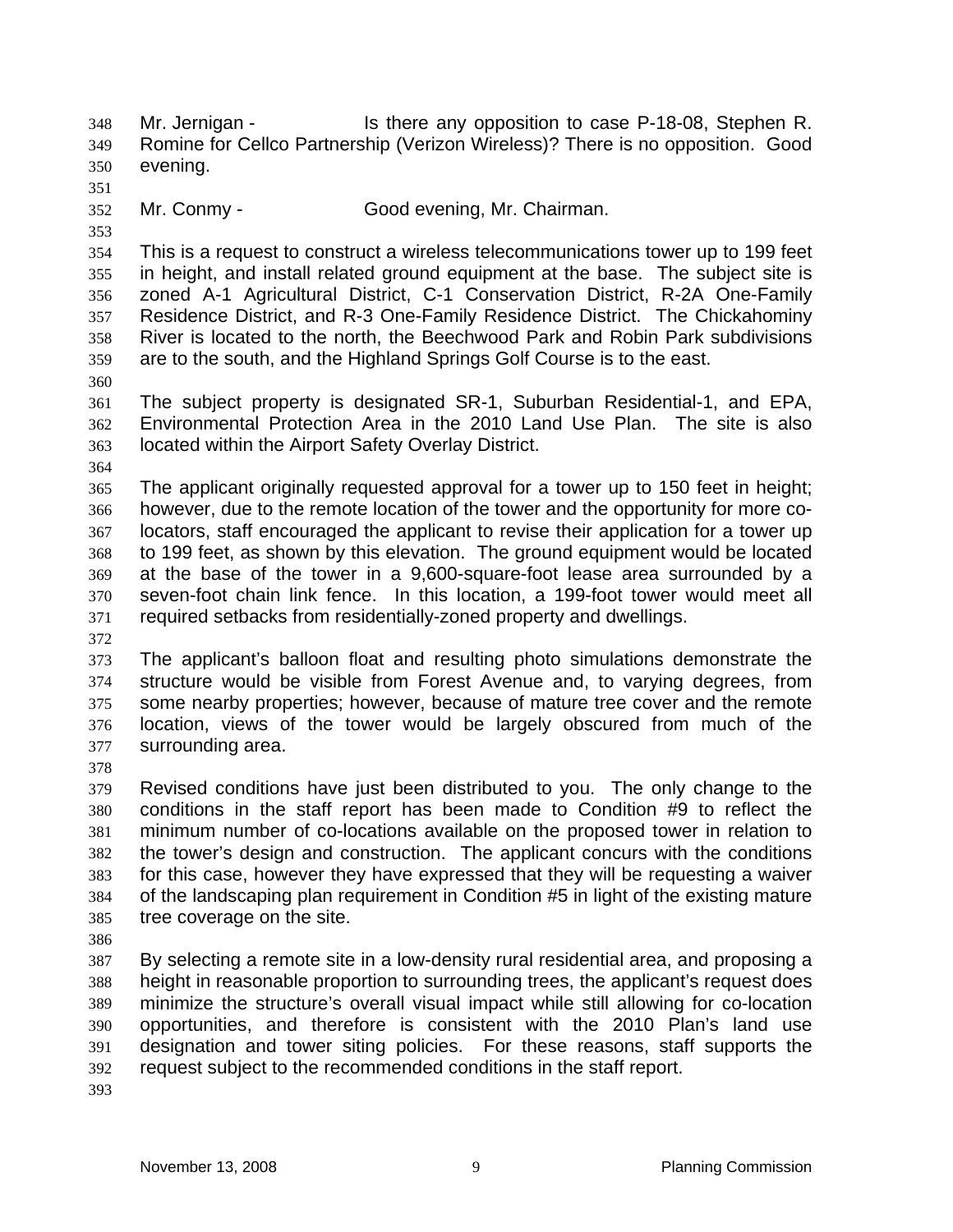394 This concludes my presentation, and I will be happy to answer any questions. 395 396 397 398 399 400 401 402 403 404 405 406 407 408 409 410 411 412 413 414 415 416 417 418 419 420 421 422 423 424 425 426 427 428 429 430 431 432 433 434 435 436 437 438 439 Mr. Jernigan - Mr. Conmy, when we spoke earlier, in the event that this property by some chance is developed in the future, are they going to turn in a letter where they would do landscaping at the base? Mr. Conmy - That's correct, and I discussed that with the applicant. Mr. Jernigan - They've agreed to that. Mr. Conmy - The Yes, and they can probably comment on that further. Mr. Jernigan - All right. Have we received FAA approval on this yet? Mr. Conmy - No, we have not. We are still waiting to hear from the FAA. Mr. Jernigan - Okay. The applicant's well aware, Mr. Romine, that you will have to have FAA certification before anything. Mr. Conmy - Ch, excuse me. I'm sorry. Mr. Jernigan - We do have FAA certification? Mr. Romine - Yes. Mr. Conmy - Just today. Mr. Jernigan - Ckay. Good deal. Okay, thank you. Are there any questions for Mr. Conmy from the Commission? Mr. Archer - Mr. Chairman, I just have one question. The request said up to 199 feet. Are they going to do that initially or build it shorter and maybe add to it? Mr. Jernigan - Would you come up here, Mr. Romine, and enlighten us on that? State your name for the record, please. Mr. Romine - Good evening, Chairman Jernigan, and members of the Planning Commission. My name is Steve Romine. I'm a local attorney with an office at Riverfront Plaza, East Tower, Richmond. I'm here today on behalf on Verizon Wireless Cellco Partnership. I have with me Merle Daiger, who is with the company, to answer questions. I'd like to thank the staff for all of their help in putting the application together and working with us. I'm not going to be long, I'm just going to try to embellish a little bit what David presented to you, and answer some questions.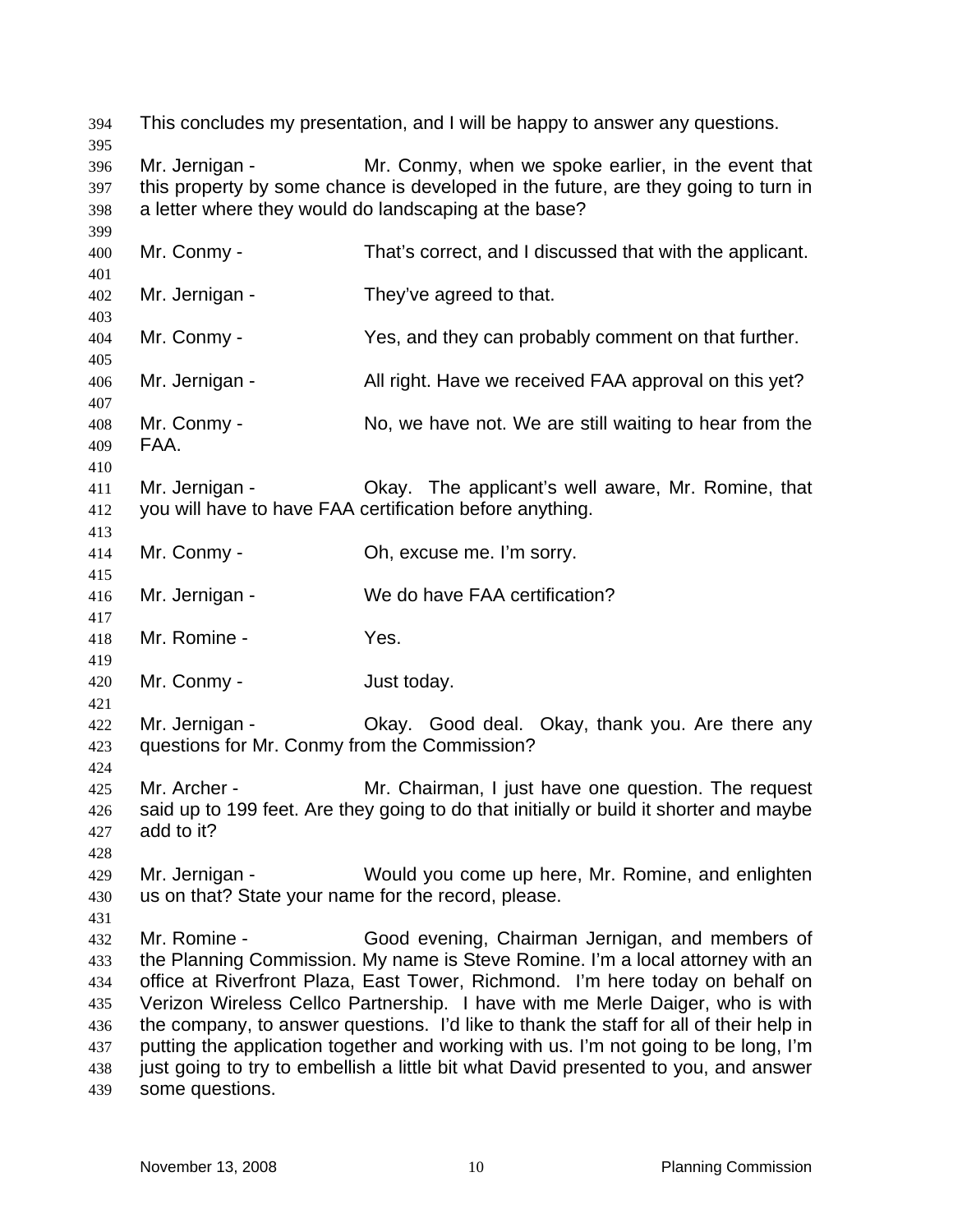440 441 442 443 444 445 446 447 448 449 450 451 452 453 454 455 456 457 458 459 460 461 462 463 464 465 466 467 468 469 470 471 472 473 474 475 476 477 478 479 480 481 482 We do intend to build the tower up to the 199-foot level. We've worked with staff and several others to increase the height from the original proposal to allow for additional co-location opportunities at this location. If you want me to, I can be real brief, or I can just answer questions. Mr. Archer - The I just wanted that answer. Mr. Jernigan - That's fine, Mr. Romine. This is probably the best cell case we've seen lately because he has all of the—I'm sure you have the PowerPoint and everything. Mr. Romine - Yes. Mr. Jernigan - But really, this tower is well hidden, and there's nothing close to it. It's barely visible from two positions. Mr. Romine - Site selection makes our job very easy. Mr. Jernigan - Yes. Any more questions for Mr. Romine from the Commission? Okay, thank you, sir. As I was saying, when this case originally came in, the tower wasn't that tall, Mr. Archer. But I figured because of the positioning of this tower—it's stuck way back in the woods. It's so far back, we don't even need any landscaping because nobody can see it. Staff recommended that they would go to a higher point so they can get an extra carrier on there, and I thought that was a good idea. So, that's where we are. Mr. Archer - All right. Mr. Jernigan - With that, I will recommend approval of case P-18-08, Stephen R. Romine for Cellco Partnership (Verizon Wireless), and send it to the Board for their approval. Mr. Vanarsdall - Second. Mr. Jernigan - Motion by Mr. Jernigan, seconded by Mr. Vanarsdall. All in favor say aye. All opposed say no. The ayes have it; the motion passes. **REASON: Acting on a motion by Mr. Jernigan, seconded by Mr.** Vanarsdall, the Planning Commission voted 5-0 (one abstention) to recommend the Board of Supervisors **grant** the request because the proposed tower would provide added services to the community and the recommended conditions should minimize the potential impacts on surrounding land uses. 483 484 485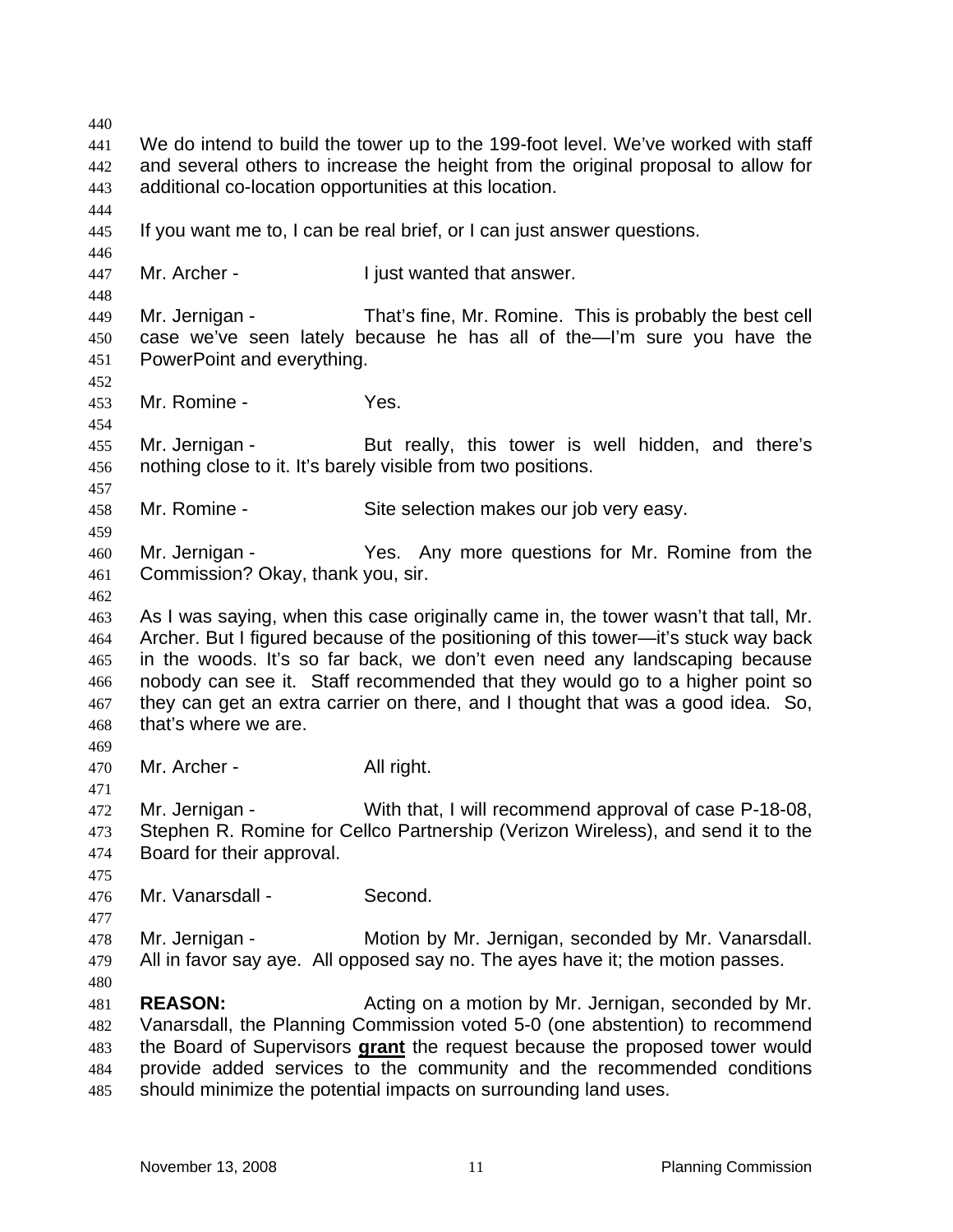| 486        |                                                                                 |                                                                                |  |
|------------|---------------------------------------------------------------------------------|--------------------------------------------------------------------------------|--|
| 487        | Mr. Branin -                                                                    | Mr. Chairman, may I ask a question?                                            |  |
| 488        |                                                                                 |                                                                                |  |
| 489        | Mr. Jernigan -                                                                  | Yes sir.                                                                       |  |
| 490        | Mr. Branin -                                                                    |                                                                                |  |
| 491        |                                                                                 | We have some young people in our audience tonight,                             |  |
| 492<br>493 | which we don't get to see often.                                                |                                                                                |  |
| 494        | Mr. Jernigan -                                                                  | And they're still here.                                                        |  |
| 495        |                                                                                 |                                                                                |  |
| 496        | Mr. Branin -                                                                    | And they're taking notes. Can I ask what—                                      |  |
| 497        |                                                                                 |                                                                                |  |
| 498        | Female -                                                                        | [Off mike.] [Inaudible.]                                                       |  |
| 499        |                                                                                 |                                                                                |  |
| 500        | Mr. Branin -                                                                    | With what school?                                                              |  |
| 501<br>502 | Female -                                                                        | [Off mike.] VCU.                                                               |  |
| 503        |                                                                                 |                                                                                |  |
| 504        | Mr. Branin -                                                                    | VCU. Welcome. Are all of you in the same-                                      |  |
| 505        |                                                                                 |                                                                                |  |
| 506        | Female -                                                                        | [Off mike.] Yes.                                                               |  |
| 507        |                                                                                 |                                                                                |  |
| 508        | Mr. Jernigan -                                                                  | Well, we thank you all for coming out, but we're sorry                         |  |
| 509        |                                                                                 | it's a night where we don't have any more action than we do. Normally, we have |  |
| 510        | a little more going on than we do tonight.                                      |                                                                                |  |
| 511        |                                                                                 |                                                                                |  |
| 512        | Mrs. Jones -                                                                    | This is not a typical meeting, no.                                             |  |
| 513        |                                                                                 |                                                                                |  |
| 514        | Mr. Jernigan -                                                                  | This is not your typical meeting.                                              |  |
| 515<br>516 | Mr. Glover -                                                                    | You should have come last night.                                               |  |
| 517        |                                                                                 |                                                                                |  |
| 518        | Mr. Emerson -                                                                   | Last night would have been your night.                                         |  |
| 519        |                                                                                 |                                                                                |  |
| 520        | Mr. Branin -                                                                    | Welcome. Do you guys have any questions for us                                 |  |
| 521        | before we move on? No?                                                          |                                                                                |  |
| 522        |                                                                                 |                                                                                |  |
| 523        | Female -                                                                        | [Off mike.] [Inaudible.]                                                       |  |
| 524        |                                                                                 |                                                                                |  |
| 525        | Mr. Jernigan -                                                                  | Well, we just didn't have many cases tonight. We                               |  |
| 526        | only ended up with one case, which was mine. Normally, when times were          |                                                                                |  |
| 527        | better, and the economy wasn't as bad as it is, we would have six, seven, eight |                                                                                |  |
| 528        | cases to hear. There's not much going on with residential now. As you see,      |                                                                                |  |
| 529        | mostly what we have here are cell towers, and some existing cases. Normally,    |                                                                                |  |
| 530        | we have a pretty good docket.                                                   |                                                                                |  |
| 531        |                                                                                 |                                                                                |  |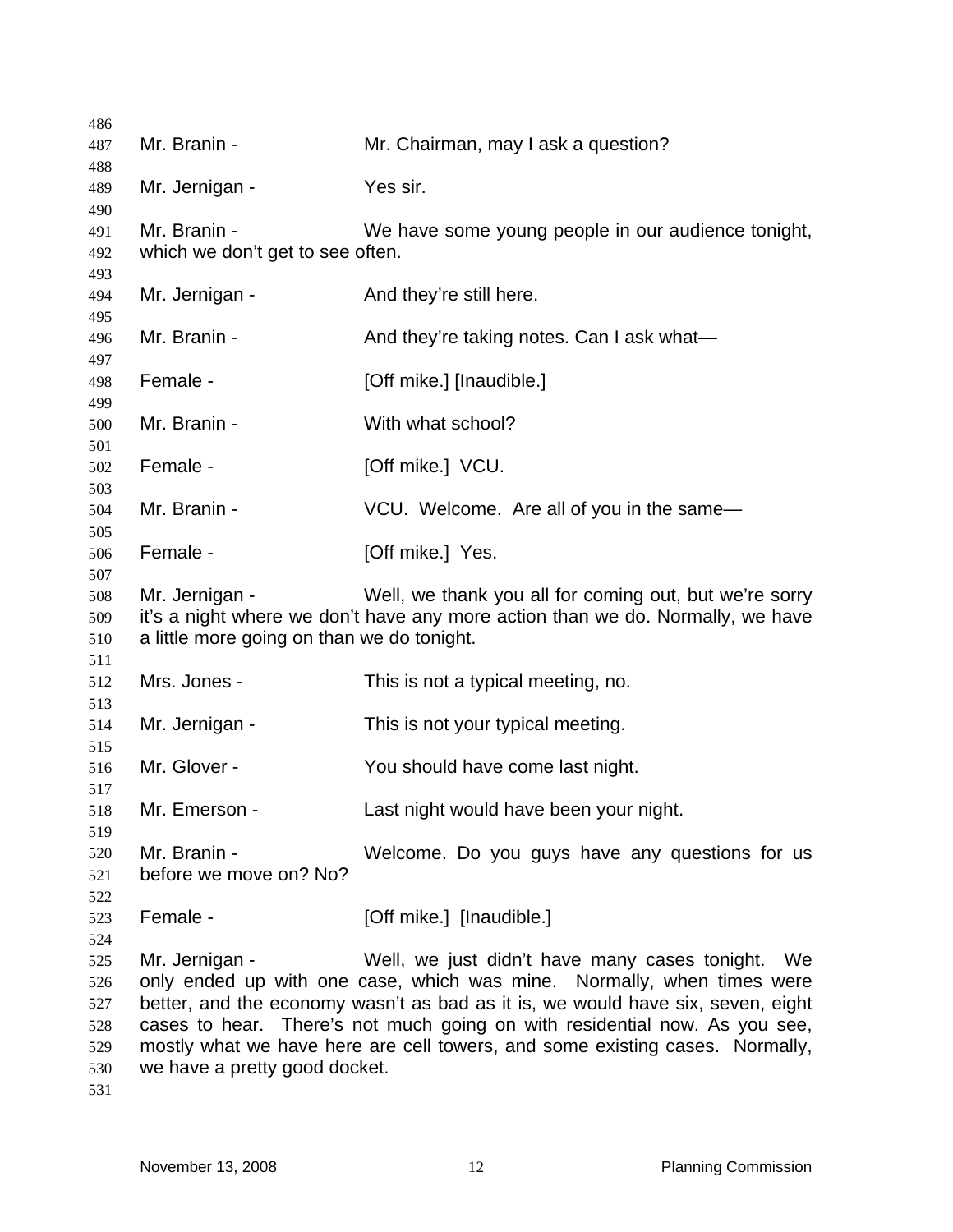| 532               | Mr. Emerson -                                                | We've had agendas up to 22 items, 23.               |
|-------------------|--------------------------------------------------------------|-----------------------------------------------------|
| 533<br>534        | Mrs. Jones -                                                 | And hours and hours.                                |
| 535<br>536<br>537 | Mr. Vanarsdall -<br>screaming, and the fistfights, you know. | And then, of course, there's the yelling,<br>and    |
| 538<br>539        | Mrs. Jones -                                                 | Oh, stop.                                           |
| 540<br>541<br>542 | Mr. Vanarsdall -                                             | I'm just kidding.                                   |
| 543<br>544        | Mr. Branin -                                                 | But that's only amongst ourselves.                  |
| 545<br>546        | Mr. Vanarsdall -                                             | Don't write that down.                              |
| 547<br>548<br>549 | Mr. Glover -<br>tonight?                                     | Would you all like to have a copy of all the cases  |
| 550<br>551        | Female -                                                     | [Off mike.] Oh, yes.                                |
| 552<br>553        | Mr. Glover -                                                 | You can have mine.                                  |
| 554<br>555        | Mr. Branin -                                                 | There's some more, if you all want them.            |
| 556<br>557        | Mr. Jernigan -                                               | Somebody can have mine, if they want them.          |
| 558<br>559        | Mrs. Jones -                                                 | We're finished with them.                           |
| 560<br>561        | Mr. Glover -                                                 | I got them all mixed up, but you'll see what it is. |
| 562<br>563        | Mrs. Jones -                                                 | Well, actually, I have notes all over mine.         |
| 564<br>565<br>566 | Mr. Glover -<br>read.                                        | Well, that's good reading. Sit up late at night and |
| 567<br>568        | Mr. Jernigan -                                               | You're welcome.                                     |
| 569<br>570        | Mr. Glover -                                                 | What year are you in?                               |
| 571<br>572        | Mr. Jernigan -                                               | Okay, there you go.                                 |
| 573<br>574        | Mr. Glover -                                                 | Are you? Urban Studies used to be Mr. Meester.      |
| 575<br>576        | Mrs. Jones -                                                 | One girl needs another set.                         |
| 577               | Mr. Emerson -                                                | I have a set right here.                            |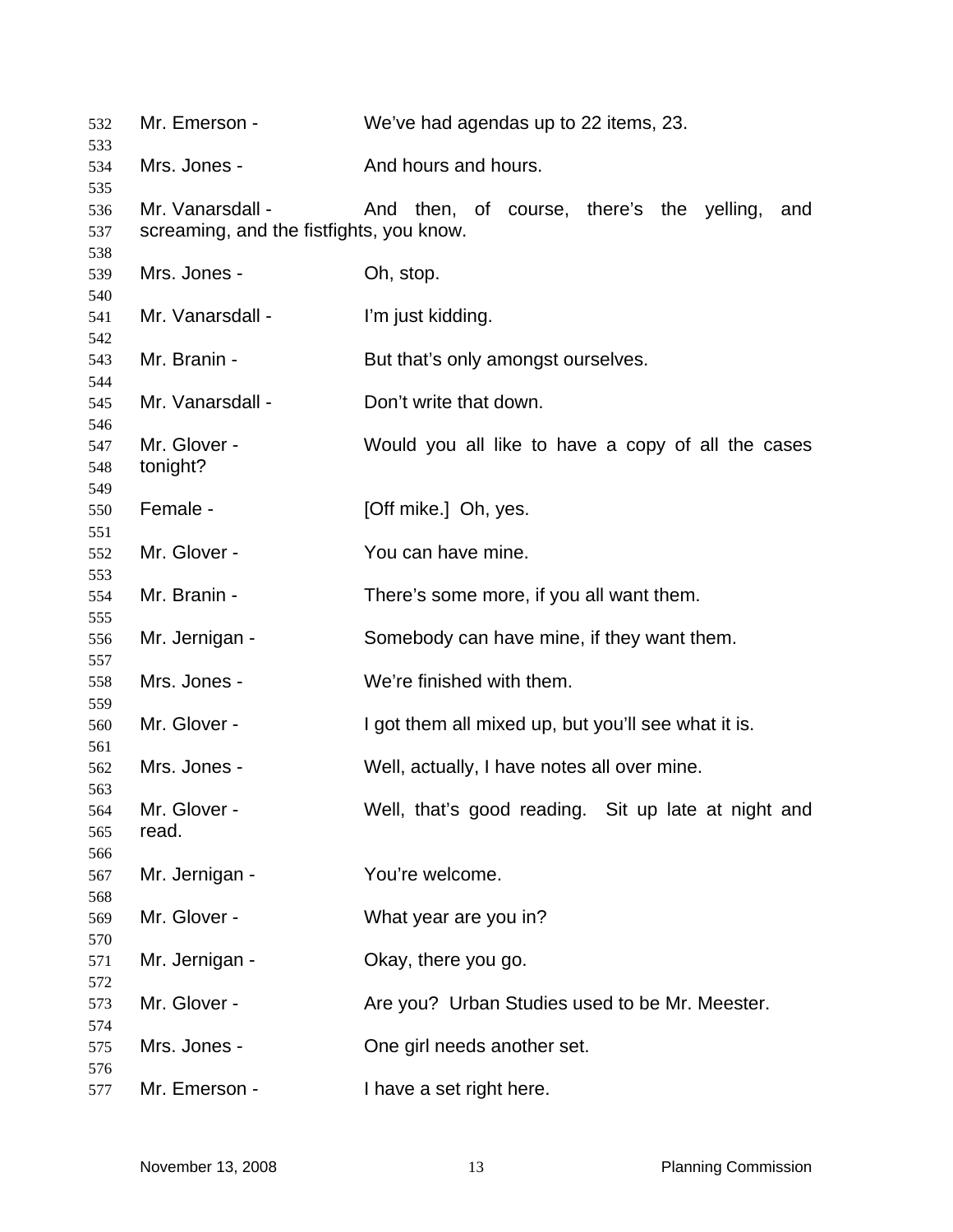578 579 580 581 582 583 584 585 586 587 588 589 590 591 592 593 594 595 596 597 598 599 600 601 602 603 604 605 606 607 608 609 610 611 612 613 614 615 616 617 618 619 620 621 622 623 Mr. Jernigan - Who didn't get any? Did you get some, ma'am? Mr. Emerson - Do you need a set? I have one. Mr. Jernigan - Thank you, folks. Appreciate you coming out. Mr. Branin - Chay, Mr. Chairman. I'm sorry I interrupted, but— Mr. Jernigan - No, that's fine. They needed to be recognized. Mr. Branin - **Mr. Glover made me.** Mr. Emerson - The Mr. Chairman, that leaves us with two remaining items on the agenda. One is a discussion item, which is, as you know, we held a work session last night with the Board of Supervisors on the Comments Manual for the 2026 Comprehensive Plan. At that time, we did resolve our two outstanding issues, and we have direction as to how to proceed on those items. That leaves us with the final actions on the Comprehensive Plan. We would like to schedule a work session with the Commission on December  $11<sup>th</sup>$  to present the plan to you, in hopes that you would schedule a public hearing in January. Just so you have an idea of how I think the process may run, I would envision that you would hold your work session and presentation on the  $11<sup>th</sup>$ . Then you would hold the public hearing at your January meeting. And then probably at your February meeting, or sometime in between, we would schedule another work session to review with you the comments that you received at your public hearing. We would discuss probably in a similar format as we did with the Comments Manual our responses, and ask for direction as to how you would like to address certain items. On a document like the Comprehensive Plan, and with the comments we may receive, we may not be able to respond to those as we would in a normal Rezoning public hearing. That would be how I would think more than likely the process would occur. I don't know, but you may want to think about this between now and the  $11<sup>th</sup>$ . whether you would like to hold your public hearing on a regular meeting night. If you do, I would suggest possibly starting your meeting earlier, or you could schedule a special night for just that public hearing. Mr. Archer - Let's do it on a meeting night. Mrs. Jones - A meeting night makes sense to me. Mr. Emerson - Those are things I would like for you to think about. and then on the 11<sup>th</sup>, we can discuss those. With that, I believe we will need at least an hour for the presentation of the plan and work session on the  $11<sup>th</sup>$ . We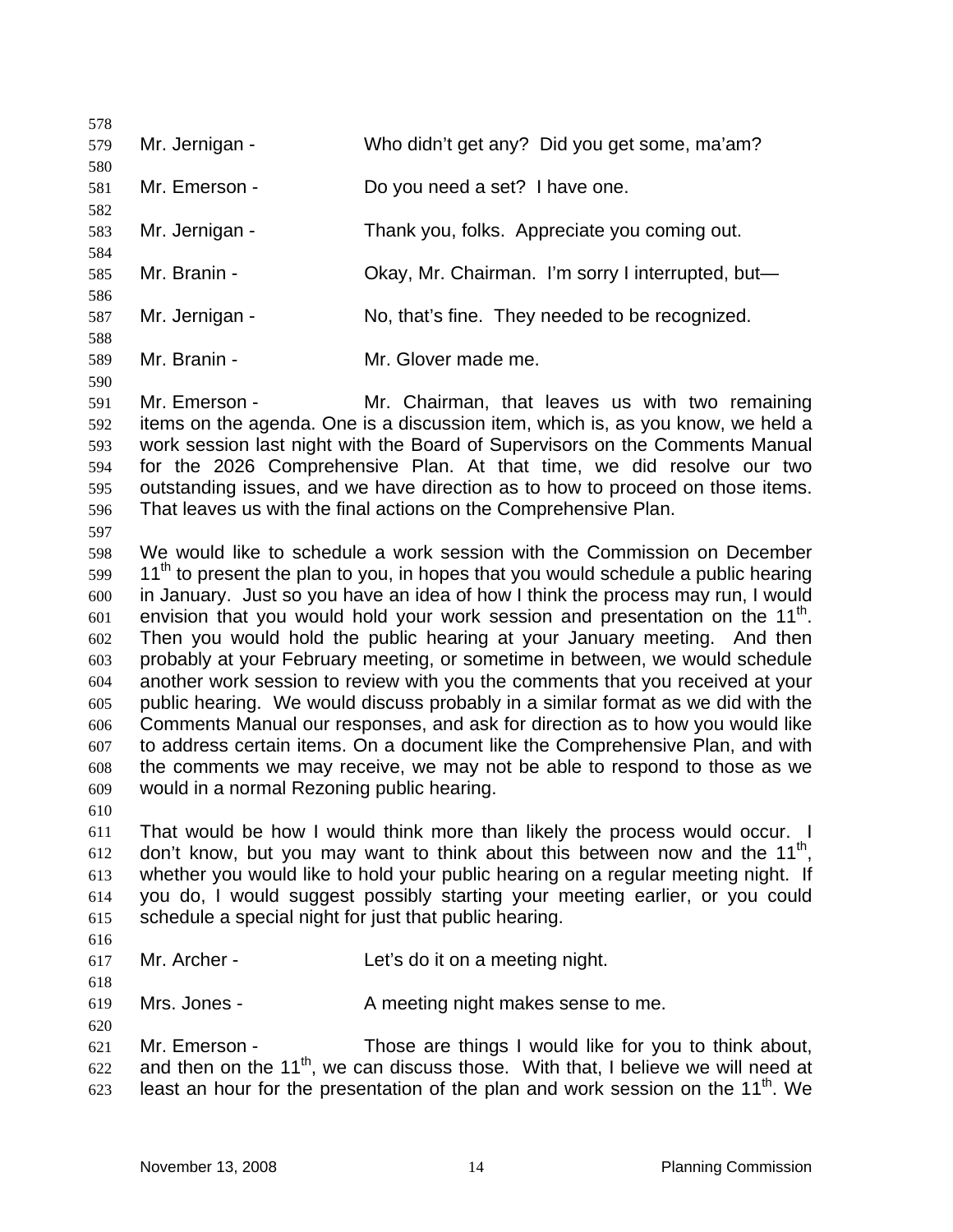will be at the Glen Echo Building on the east side of town. We were trying to determine whether or not we had accommodations if you would like us to try to bring in some dinner for you. We can try to do that if you'd like to come together about 5:30 with an anticipation of possibly holding your work session from six to seven. 

| 629                             |                                                                      |                                                                                                                                                                                                                                                                                                    |
|---------------------------------|----------------------------------------------------------------------|----------------------------------------------------------------------------------------------------------------------------------------------------------------------------------------------------------------------------------------------------------------------------------------------------|
| 630                             | Mr. Jernigan -                                                       | On the 11 <sup>th</sup> ?                                                                                                                                                                                                                                                                          |
| 631<br>632                      | Mr. Emerson -                                                        | On the $11^{th}$ .                                                                                                                                                                                                                                                                                 |
| 633<br>634<br>635               | Mr. Jernigan -                                                       | Is that all right with everybody?                                                                                                                                                                                                                                                                  |
| 636<br>637                      | Mrs. Jones -                                                         | Sure.                                                                                                                                                                                                                                                                                              |
| 638<br>639                      | Mr. Archer -                                                         | Yes.                                                                                                                                                                                                                                                                                               |
| 640<br>641                      | Mr. Vanarsdall -                                                     | It's on the $11th$ , right?                                                                                                                                                                                                                                                                        |
| 642<br>643                      | Mr. Jernigan -                                                       | Yes sir.                                                                                                                                                                                                                                                                                           |
| 644<br>645                      | Mr. Emerson -                                                        | So, December the 11 <sup>th</sup> at 6 p.m., and dinner at 5:30?                                                                                                                                                                                                                                   |
| 646<br>647                      | Mr. Archer -                                                         | There's a nice restaurant down there called Lucille's.                                                                                                                                                                                                                                             |
| 648<br>649                      | Mr. Vanarsdall -                                                     | Did you say 5:30?                                                                                                                                                                                                                                                                                  |
| 650<br>651                      | Mr. Emerson -                                                        | Five-thirty.                                                                                                                                                                                                                                                                                       |
| 652<br>653                      | Mrs. Jones -                                                         | Five-thirty for dinner.                                                                                                                                                                                                                                                                            |
| 654<br>655                      | Mr. Jernigan -                                                       | Do we need a motion for that?                                                                                                                                                                                                                                                                      |
| 656<br>657                      | Mr. Emerson -                                                        | Let's do that in a motion, if you don't mind.                                                                                                                                                                                                                                                      |
| 658<br>659<br>660               | Mr. Vanarsdall -<br>6 p.m., public hearing, and have dinner at 5:30. | I move that we have the meeting on December 11 <sup>th</sup> at                                                                                                                                                                                                                                    |
| 661<br>662                      | Mr. Jernigan -                                                       | Workshop discussion at six.                                                                                                                                                                                                                                                                        |
| 663<br>664                      | Mr. Archer -                                                         | I second Mr. Vanarsdall.                                                                                                                                                                                                                                                                           |
| 665<br>666<br>667<br>668<br>669 | Mr. Jernigan -                                                       | All right. We have a motion by Mr. Vanarsdall, and a<br>second by Mr. Archer for us to have a workshop December 11 <sup>th</sup> , that we'll be<br>here for 5:30 dinner, and 6:00 to 7:00 will be the workshop. All in favor say aye.<br>All opposed say no. The ayes have it; the motion passes. |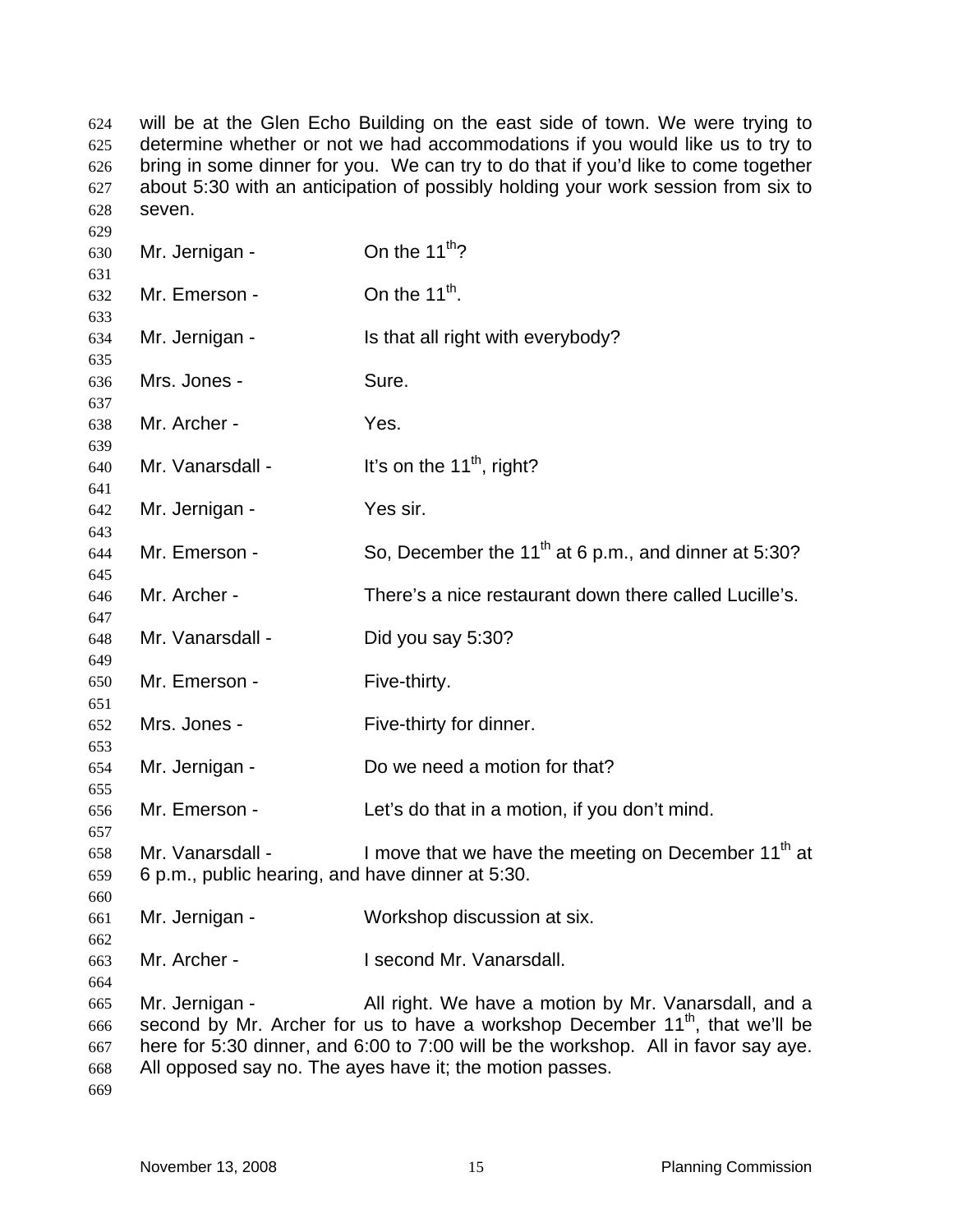Mr. Emerson - Mr. Chairman, I was going to announce that our meetings were going to be relocated to Glen Echo, but we don't have an audience to announce it to. I think everybody did get a flier. I will remind the Commission that your meeting next week on the  $19<sup>th</sup>$  for the Plans of Development and Subdivisions will be at the Glen Echo Building at the Eastern Government Complex. That will be our first meeting at Glen Echo for the County, so we're somewhat the guinea pigs, but I think things will run well and smoothly. 670 671 672 673 674 675 676 677 678 679 680 681 682 683 684 685 686 687 688 689 690 691 692 693 694 695 696 697 698 699 700 701 702 703 704 705 706 707 708 709 710 711 712 713 714 715 Mrs. Jones - We can handle it. Mr. Emerson - With that, we do have one other item, which is the approval of your minutes from your October 9, 2008, Planning Commission meeting. Mr. Jernigan - The Are there any corrections to the minutes of October 9, 2008? Mrs. Jones - Thave a few typos, that kind of thing. Page 8, line 316, delete the word "a." Page 12, line 512, delete the word "were." Page 14, line 567, it should read, "Do you want to add to that the change to Proffer 4?" Thank you. I apologize for the coughing. Mr. Jernigan - Ch, that's all right. That'll help. Mrs. Jones - Page 26, line 1142, "This slide is." One more here, hold on. No. Mr. Jernigan - Is that it? Mrs. Jones - That was it. Mr. Jernigan - The Are there any more corrections to the minutes? All right, do I have a motion to accept the minutes from October the  $9<sup>th</sup>$ ? Mr. Archer - So move, Mr. Chairman. Mr. Vanarsdall - Second. Mr. Jernigan - Motion by Mr. Archer, seconded by Mr. Vanarsdall to approve the minutes of October 9, 2008. All in favor say aye. All opposed say no. The ayes have it; the motion passes. Mr. Glover - **[Off mike.] Mr. Chairman.** Mr. Jernigan - Yes sir.